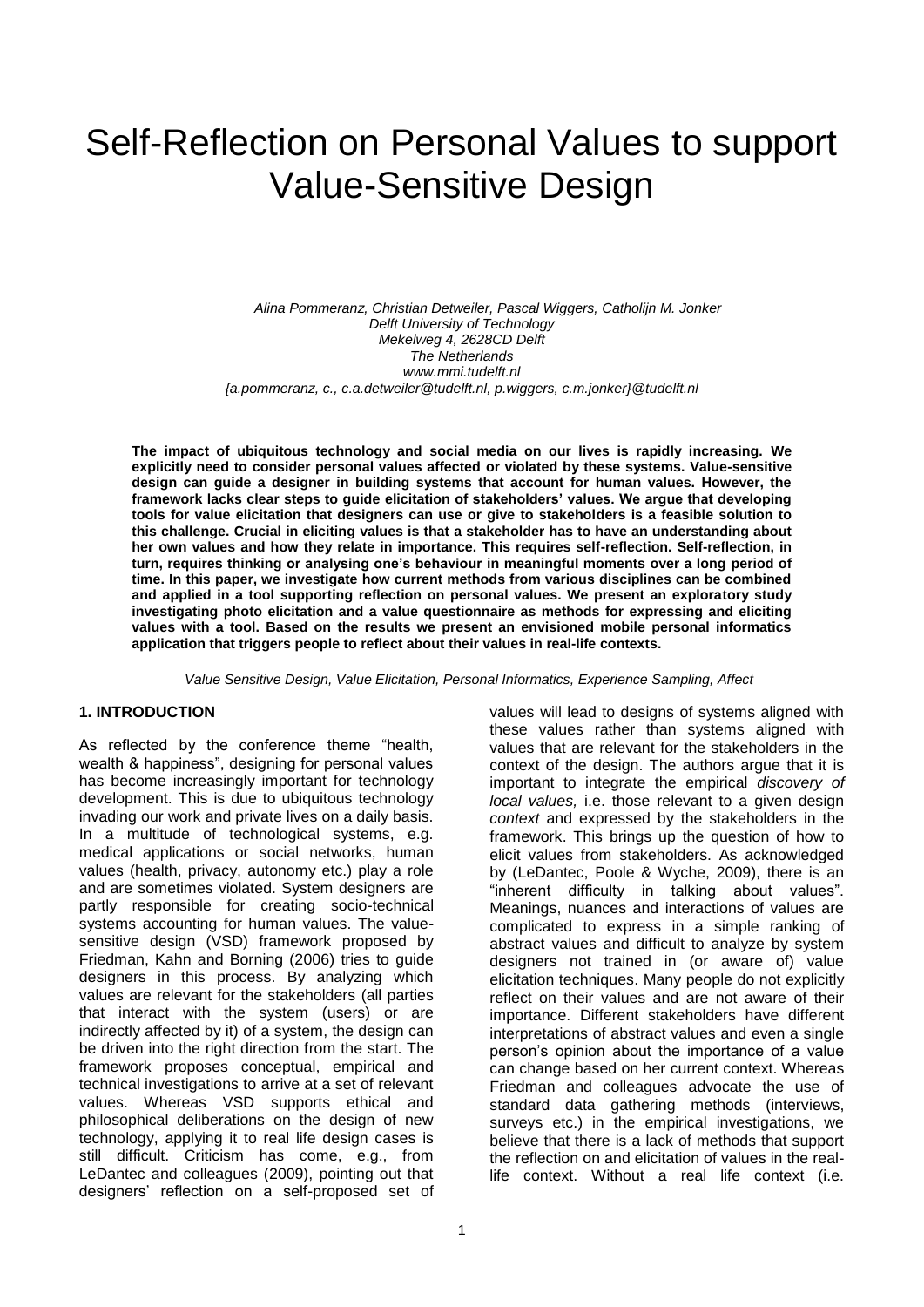situations in which a value serves as a guiding principle for a decision or in which the violation of a value is apparent) elicited value profiles might be based on spontaneous thoughts of a person and by that be biased. Also, designer and user/stakeholder might not have a shared understanding of the abstract value concept (such as autonomy) if the context in which the value is relevant is left out. We argue that a good method to elicit values needs to support a person in reflecting on her values over a period of time (e.g. one to several weeks) and in various contexts in order to get a deep understanding of her values.

To support a shared understanding of relevant values between designer (using VSD) and stakeholder we aim at creating a tool for becoming aware and expressing one's values. First, we discuss the concept of values. We then discuss traditional methods used to elicit values. Next, we present an explorative study of the feasibility of some of these methods for value related reflection. We then propose ideas for combining several techniques in a personal informatics tool for people to self-reflect on their values.

### **2. PERSONAL VALUES**

Most people have an idea of what they find important in life and some conception of what they consider good, bad, right, and wrong. Such concepts have in common that they all deal with what ought to be as opposed to what is (Pauls, 1990). The former is the subject matter of values. Values play an important role in people's everyday lives. Examples of values include e.g. privacy, trust, autonomy, accountability or environmental sustainability (Friedman, Kahn & Borning, 2006). As these examples illustrate, values are abstract constructs. However, they are made concrete and instantiated in specific situations (Maio, 2010). For example, valuing privacy translates to not wanting to share one's personal information in a specific context. Similarly, other values function as guiding principles in specific contexts. We refer to this concept of values-in-context as *situated values*.

Along these lines, we argue that the goodness or badness (or rightness or wrongness) with which a (specific) action, a situation, or other object of evaluation is evaluated stems from a mismatch between what is and what ought to be. As Miceli and Castelfranchi (1989, p. 181) point out regarding the normative character of values, "if something is good, it should be pursued". This is a ground for conflict when people hold different values or different priorities among their values. In the context of design, such discrepancies between designer and stakeholder values are grounds for problems (Kraemer et al., 2010).

#### **3. METHODS FOR VALUE ELICITATION**

That values are not easy to elicit is illustrated by the amount of research done on understanding values, their interplay with other aspects of human nature and life and the number of inventories produced. Social psychology research resulted in several value inventories and measurement instruments. The Rokeach Value Survey (RVS; ranking 36 values by importance)(Rokeach, 1973), Schwartz Value Survey (SVS) and the Portrait Value Questionnaire (PVQ)(Schwartz & Bilsky, 1990) are referred to most often; for others see (Cheng & Fleischmann, 2010). We use Schwartz' and Bilsky's theory of values which sees values as goals that serve as guiding principles in people's lives. With empirical studies he found a list of 10 basic values (achievement, benevolence, conformity, hedonism, power, security, selfdirection, stimulation, tradition, universalism)<sup>1</sup> that are present regardless of social and cultural background, but differ in importance per person. The PVQ offers personal descriptions, such as "He likes surprises. It is important to him to have an exciting life", and asks people to rate how similar a described person is to themselves.

Social science researchers have used additional methods to investigate people's values in given contexts. They aim to get a deeper understanding of people's values and their meanings to different aspects in their lives, e.g. through ethnographic studies. In this context some use photo elicitation interviews (Harper, 2002) to get a deep understanding of important aspects of people's lives from their point of view. When participants take their own pictures and discuss them, aspects can arise that the researcher might not have anticipated beforehand.



*Figure 1: Photos representing excitement, relaxation, freedom, achievement, health, happiness*

Photo elicitation evokes feelings and memories, which can give clues to the importance of certain situated values. It has been employed in HCI to discover user values in the design phase of new technology (LeDantec, Poole & Wyche, 2009)

<sup>1</sup>  $<sup>1</sup>$  Achievement (goals, challenge), benevolence (welfare,</sup> helping others), conformity (obedience, rules), hedonism (enjoyment, fun), power (social status, dominance), security (health, safety), self-direction (independence, freedom), stimulation (excitement, thrill), tradition (no changes), universalism (justice, equality, peace)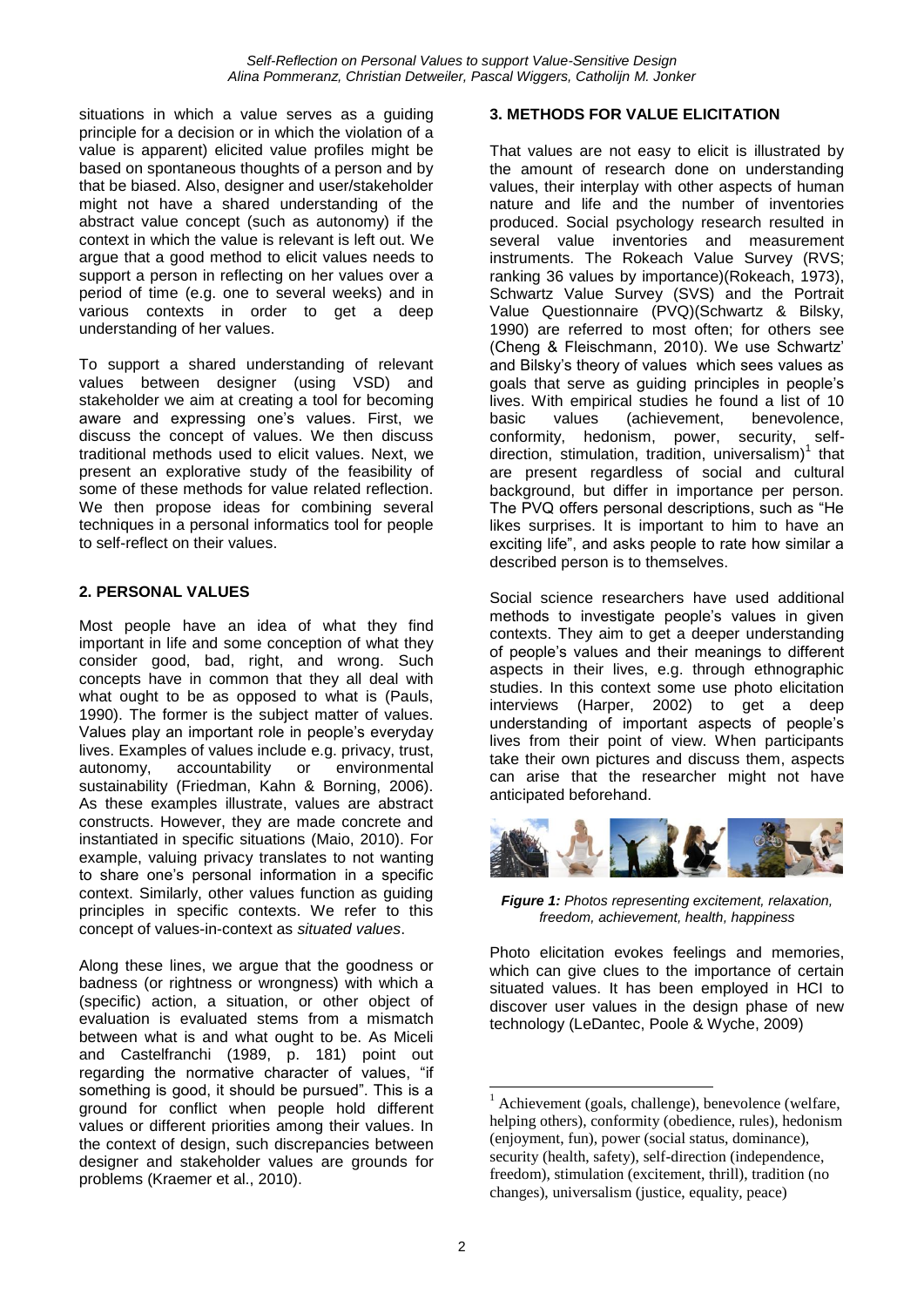#### **4. EXPLORING PHOTO ELICITATION AND PVQ FOR REFLECTION ON VALUES**

In an explorative study we compared values elicited from a questionnaire, the PVQ, and the photo elicitation method considering how they support people to reflect on values and express them. Questionnaires are used to acquire people's importance rankings of several given values. We chose the PVQ because it differs from other questionnaires in that it does not require the respondents to rate a value directly but uses statements describing a person. Therefore, the result of the questionnaire is independent from a person's interpretation of a value.

### **4.1 Set-up**

We asked participants to take at least 10 pictures (work and non-work related) reflecting what they consider important in their everyday lives in the course of one week. We provided an online tool for people to upload and value-tag their pictures. We did not instruct the people to use certain values tags and we did not give a definition of values because we wanted to explore participant's own interpretations of what values are. After one week we asked participants make a selection of pictures for the upcoming interview. A day before the interview we asked participants to fill-in the PVQ. In the interview the participant was asked to go through the pictures one by one and explain why she took a particular picture. The researcher interrupted the participant as little as possible. The interview was filmed. During the interview we also measured physiological data, i.e. heart rate and GSR. Such emotional reactions could be used as an indication of how important a described event was for a participant, and by that may give indication of a values importance. An analysis of this data is outside the scope of this work-inprogress paper.

# **4.2 Participants**

Five people (3 female, 2 male) participated in the study. We ensured that we interview people with different work and family backgrounds. We had two people (aged 29 and 24) in relationships working 40 hours per week, one as an IT consultant in a big international company (*P1*) and one as a communications manager in a research company (*P2*). One participant (aged 53) worked between 40-50 hours per week as a senior manager in a major consulting company (*P3*). This participant was married and had two adult children. Two participants (aged 36 and 37) worked half-time (24 hours per week) at a university (*P4*&*P5*). Both were married and had small children.

### **4.3 Results**

#### *4.3.1 Comparison of elicited Values*

To understand how people express and reflect on their values and in how far taking pictures in an everyday context supports this self-reflection, we investigated the words people used to tag their pictures and the self reports in the interview. Two researchers viewed the videos and extracted statements that reflected what a person considered important. This included statements explicitly naming a value (e.g. "It is nice to have that *freedom*", *P1*) or implicitly referring to a value ("My parents are important to me. I can rely on them" e.g. reflecting trust or safety, *P4*).

To explore if different methods of eliciting values we compared the results from the methods we used in this study. Table 1 shows a comparison of values elicited by the PVQ instrument, by the researchers based on the interviews (reflecting the main themes the participants discussed) and people's own tags. The PVQ results in a ranking over all 10 values named in Schwartz' theory. In table 1 we only consider the higher ranked values (from most important to less important) for each participant based on a mean calculation for each value construct (M≥3). This reflects only values that were rated with "somewhat like me", "like me" and "very much like me". In the comparison of the elicited values from the three sources we had to match the labels people used in their tags and the interviews to the abstract values that the PVQ elicits. As an example, we related labels like fun, enjoyment, happiness to hedonism, and creativity, freedom, work-life balance to self-direction. Next, we compared per participant whether the values elicited with the PVQ were reflected in the tags and the interview. We found that a majority of values were indeed reflected in all three methods. A notable exception was the value "universalism" which was elicited by the PVQ in three cases but was not reflected in people's accounts of important aspects in their life. Only P3 hinted at universalism, when talking about his tolerance towards his children. Besides the overlap, there are differences in all five cases. Especially in case of P3 and P5 the interview and the tagging revealed several values that seemed of great importance for the participant but were not highly ranked by the PVQ. P3 mentioned his orientation towards results, recognition, being proud as well as organized and efficient. These aspects clearly relate to achievement, which was not an important value resulting from the PVQ. For P5 several values mentioned in our study, i.e. organization, efficiency, health, challenge, were not revealed by the PVQ. In this case we can tentatively conclude that the PVQ did not work well for the participant, as shown by the small number of values (self-direction, hedonism) resulting in higher than average ratings.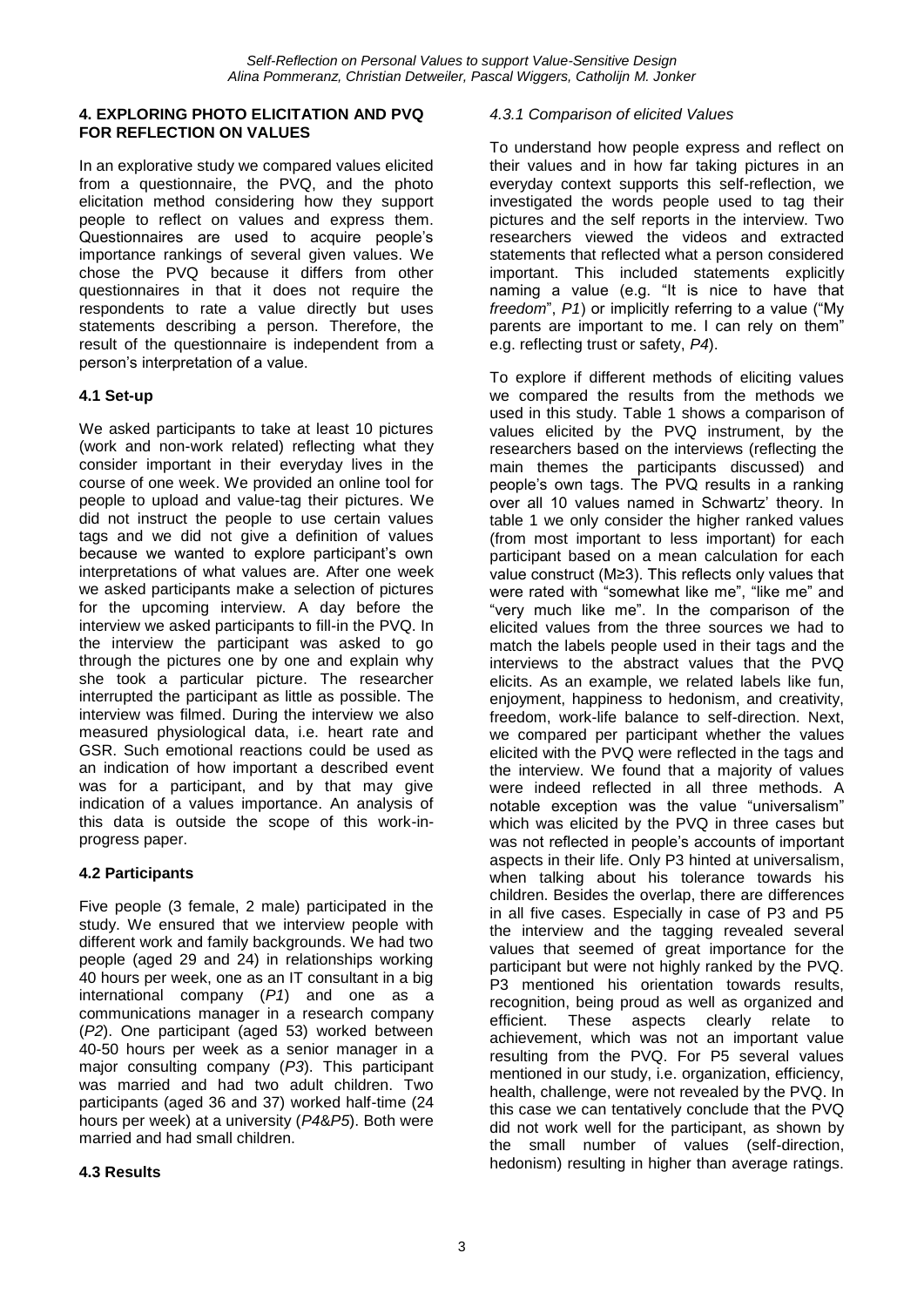*Self-Reflection on Personal Values to support Value-Sensitive Design Alina Pommeranz, Christian Detweiler, Pascal Wiggers, Catholijn M. Jonker*

| A closer look at the internal consistency of the PVQ |  |
|------------------------------------------------------|--|
|------------------------------------------------------|--|

items for this participant may give deeper insights.

| <b>Table 1:</b> Comparison of Values elicited from different sources |  |
|----------------------------------------------------------------------|--|
|                                                                      |  |

| <b>Participant</b> | <b>Elicited Values</b>                                                                                   |                                                                                                                                                                                                                                                         |                                                                                                                                                                                                                                                               |
|--------------------|----------------------------------------------------------------------------------------------------------|---------------------------------------------------------------------------------------------------------------------------------------------------------------------------------------------------------------------------------------------------------|---------------------------------------------------------------------------------------------------------------------------------------------------------------------------------------------------------------------------------------------------------------|
|                    | <b>PVQ Results</b>                                                                                       | <b>Interview Results (values elicited by</b><br>researchers)                                                                                                                                                                                            | Tags used by participant                                                                                                                                                                                                                                      |
| P <sub>1</sub>     | 1. hedonism.<br>2. achievement,<br>3. universalism,<br>4. self-direction                                 | - Fun, enjoyment, excitement<br>- Nice colleagues & interesting work (job<br>satisfaction)<br>- Getting work done, perfection<br>- Freedom, flexibility (working from home)<br>- Security                                                               | Responsibility (2x),<br>fun(2x), accomplishment,<br>frustration about commute (2x),<br>pride, happy, relaxation, calm,<br>productive, love, happiness                                                                                                         |
| P <sub>2</sub>     | 1. self-direction,<br>2. stimulation.<br>3. achievement.<br>4. hedonism/<br>universalism/<br>benevolence | - Community/ being social (friends, family,<br>colleagues),<br>- Learning/Exploring new things (cultures,<br>hobbies, people),<br>- Independence/Freedom (at work and at<br>home), relaxed work atmosphere                                              | friends(5), parties(2x), healthy,<br>nice working atmosphere, good<br>company (e.g. pets), freedom,<br>self-sufficiency, space,<br>relaxation(2x), self-organization,<br>being creative, learning/study<br>(5x), challenge, meeting<br>people(2x), experience |
| P <sub>3</sub>     | 1. hedonism,<br>2. self-direction/<br>benevolence.<br>3. universalism                                    | - Fun, enjoyment, balance between hard work<br>and fun, team spirit,<br>- Results, recognition, achievement (at work),<br>being proud (work and family),<br>- Organisation, efficiency<br>- Relaxation, Health<br>- support of others (family and work) | $fun(3x)$ , results $(2x)$ , good<br>discussions, organize, relaxing,<br>proud (2x), recognition, team<br>spirit, quality time, being<br>available, healthy, set goals,<br>rest, moment for yourself                                                          |
| P <sub>4</sub>     | 1. self-direction,<br>2. hedonism/<br>security                                                           | - Family $\rightarrow$ safety, most important<br>- Being social (sporting in big group)<br>- Good work atmosphere, social moments,<br>nice colleagues<br>- Work-life balance, Freedom<br>- Proud                                                        | Safety (2x), love(2x), security,<br>creativity, job satisfaction                                                                                                                                                                                              |
| P <sub>5</sub>     | 1. self-direction<br>2. hedonism                                                                         | - Team work, good atmosphere, helping each<br>other, fun<br>- Thinking positive (negativity costs energy)<br>- Organisation, Practical, Efficiency<br>- Creativity $\rightarrow$ Perfection<br>- Health, Challenge (sport)                              | Good teamwork, nice feeling,<br>good work atmosphere, having<br>facilities close by, practical,<br>close relationship to parents,<br>happy, hobby                                                                                                             |

#### *4.3.2. Comments on the Methods*

Except participant P1 everyone mentioned that filling in the PVQ was difficult. P2 said that she often felt that the first sentence of the described person fitted her well, but when she read on, the person was not similar to her. Generally, people liked taking pictures in their daily lives. P1 thought it was difficult, however, to take pictures of reoccurring everyday situations that are connected to values. Despite this P1 did not seem to have difficulties talking about the pictures. Although some of his pictures showed rather everyday things, they triggered long elaborations of specific situations important to him. This was the opposite for P2, who took many pictures showing several aspects of her life, but kept the descriptions during the interview rather short. P3 enjoyed taking the pictures and even more talking about important aspects in his life. He mentioned trying to tag the photos with one value-related word was often difficult. The same difficulty was reported by P4. Both succeeded after some time of reflection to put value related tags. In case of P3 the tags reflected well what he focussed on during the interview,

whereas in case of P4 some aspects discussed were missing in the tags. P5 circumvented the tagging difficulty by writing full sentences for each picture. She liked that the tasks (taking pictures, answering questionnaire, interview) were easy to follow and, therefore, enjoyed taking part.

#### *4.3.3. Conclusions*

From the comparisons of values elicited from the different sources and the comments of the participants we can conclude that there are individual differences between people in how they can express their values and which methods support this process. Based on this we believe that triangulation is an important aspect when designing a tool that helps people to reflect on and express their values. By that we mean that we have to collect different types of data and allow people to analyse the collected data from different perspectives. This could, e.g., mean that a visually oriented person can easily cluster images taken and ask the system to retrieve all tags and emotions connected to the clusters to find patterns. A person that can express herself better in words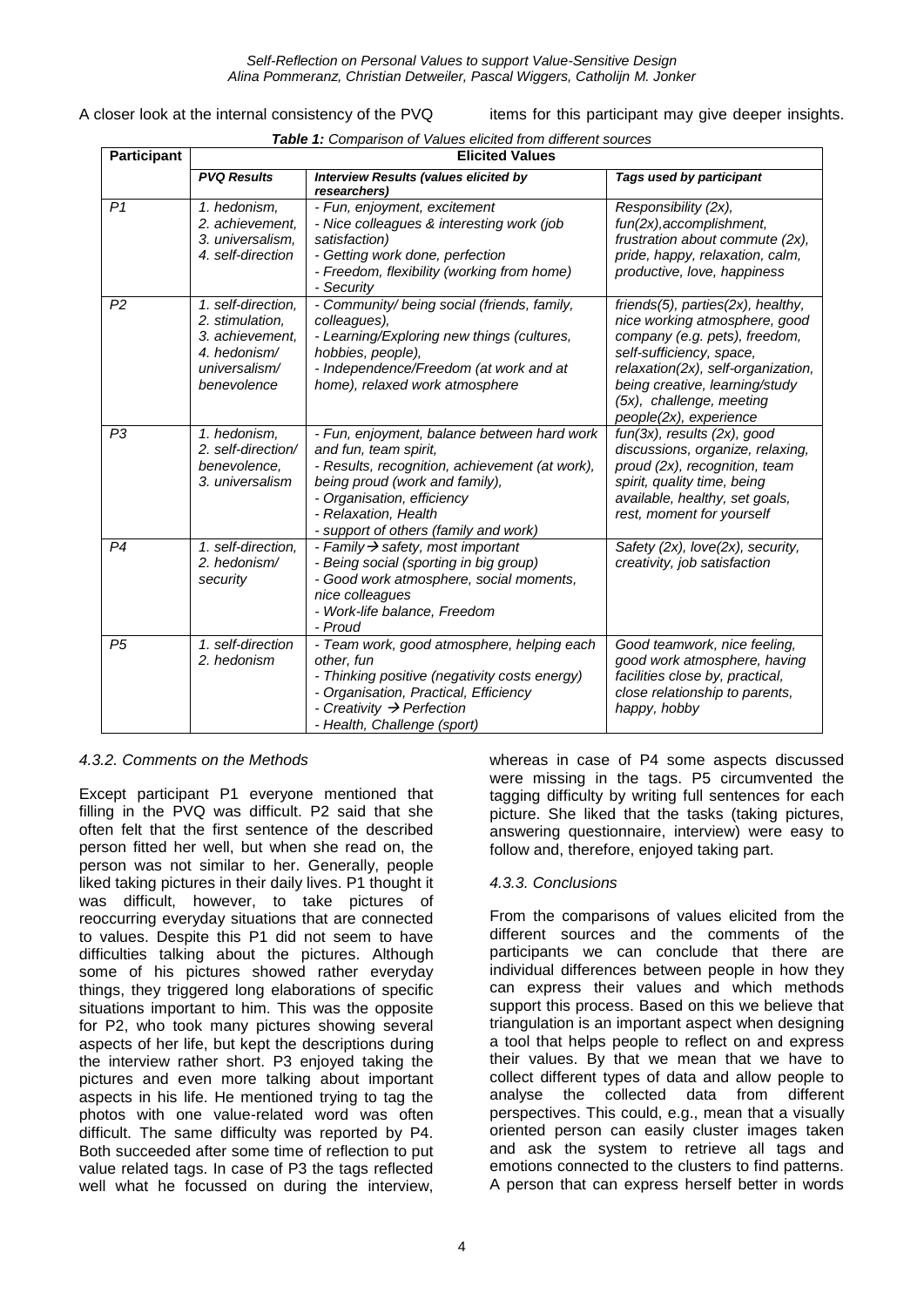could start with clustering tags and then review the images that have these tags to find out in which situations a value played a role in her life. We also saw that some participants need guidance in getting from their self-reflections to explicitly stating values. Emotional reactions may give an indication of how important certain situations and the affected values are. Querying participants about their mood or emotion connected to a situation will help selfreflection. We are still analyzing the heart rate and skin conductance data to see if physiological measurements can be utilized in this process as an objective evaluation.

#### **5. TOWARDS A MOBILE APPLICATION TO SUPPORT SELF-REFLECTION ON VALUES**

Following from our observations that people prefer different ways of expressing values and reflect differently on their values, there is a need for a tool supporting these differences and guiding the person in explicit value deliberations. Similar differences in expressions (e.g. logical, linguistic, interpersonal or bodily) were also found by Voida and Mynatt (2005) in a study of conveying family values to designers. Based on the results of our study we present ideas for a mobile application for support of self-reflection on values. The application will help stakeholders to first reflect on *situated* values by using it in everyday life contexts over a period of at least several days and then be able to express the importance of and relations between values to the designers.

A recent area serving as inspiration for creating our mobile tool is Personal Informatics (PI). PI systems support people in collecting information about their lives to self-reflect and gain self-knowledge (Li, Dey, Forlizzi, 2010). They identify two core aspects of every PI system, namely collection (collecting information about oneself) and reflection (reflecting on personal information). Although PI systems are usually not used as value elicitation tools, several systems implicitly focus on values, e.g. by trying to improve people's health or happiness (see personalinformatics.org/tools).

We envision a PI system collecting contextual information in meaningful moments. Users can reflect on and analyze the collected data at a later stage. More importantly, for becoming aware of *situated* values, people are asked to reflect immediately in the situation where a value might be affected. This means that meaningful "reflection moments" have to be identified by the application or logged by the user. Using smartphones opens up several possibilities for identifying important moments and collecting contextual information. The application can either make use of sensors embedded in the system (e.g. using the Sense technology www.sense-os.nl) or external sensors,

e.g. biosensors. The utility of using heart rate, skin conductance and temperature as indicators of meaningful or memorable moments has been investigated by Kelly and Jones (2009) in the area of retrieving interesting life-logging data. They found, among others, a correlation between the importance of retrieved events from the SenseCam they used and the maximum GSR values. We will explore the possibility of using real-time skin conductance or temperature data in one of the upcoming prototypes. Taking into account that some important (high arousal) situations can also be sensitive or even restrict the person from giving feedback, immediate feedback will be voluntary. The user can still decide to log the reflection moment after it occurred.



*Figure 2: Mock-up screens for situated reflection (left) and analysis (right)*

Important for reflection on *situated* values is not only identifying the right situations, but also making the user aware of the context. Therefore, the application will ask users to take a photograph and tag it with value-related words (if possible). To further guide people in explicitly reflecting on *situated* values (and help designer's to understand stakeholders' values) the Experience Sampling Method (Consolvo, 2003) can be employed, which asks the user to fill in quick questionnaires whenever a trigger event occurred.

Since values deal with varieties of goodness, users of the tool will be asked to evaluate the situation they are in, in terms of good or bad, right or wrong, beneficial or harmful (see Figure 2, left screen). The evaluation of the situation will be followed by a request to provide (brief) reasons for the particular evaluation the user selected, the underlying assumption being that the evaluation stems from the difference between what is (the situation) and what ought to be (the value). By asking why a particular situation is, for example, bad, users should provide reasons that indicate that the situation does not match "what ought to be". Providing such reasons should be optional, so as not to burden users.